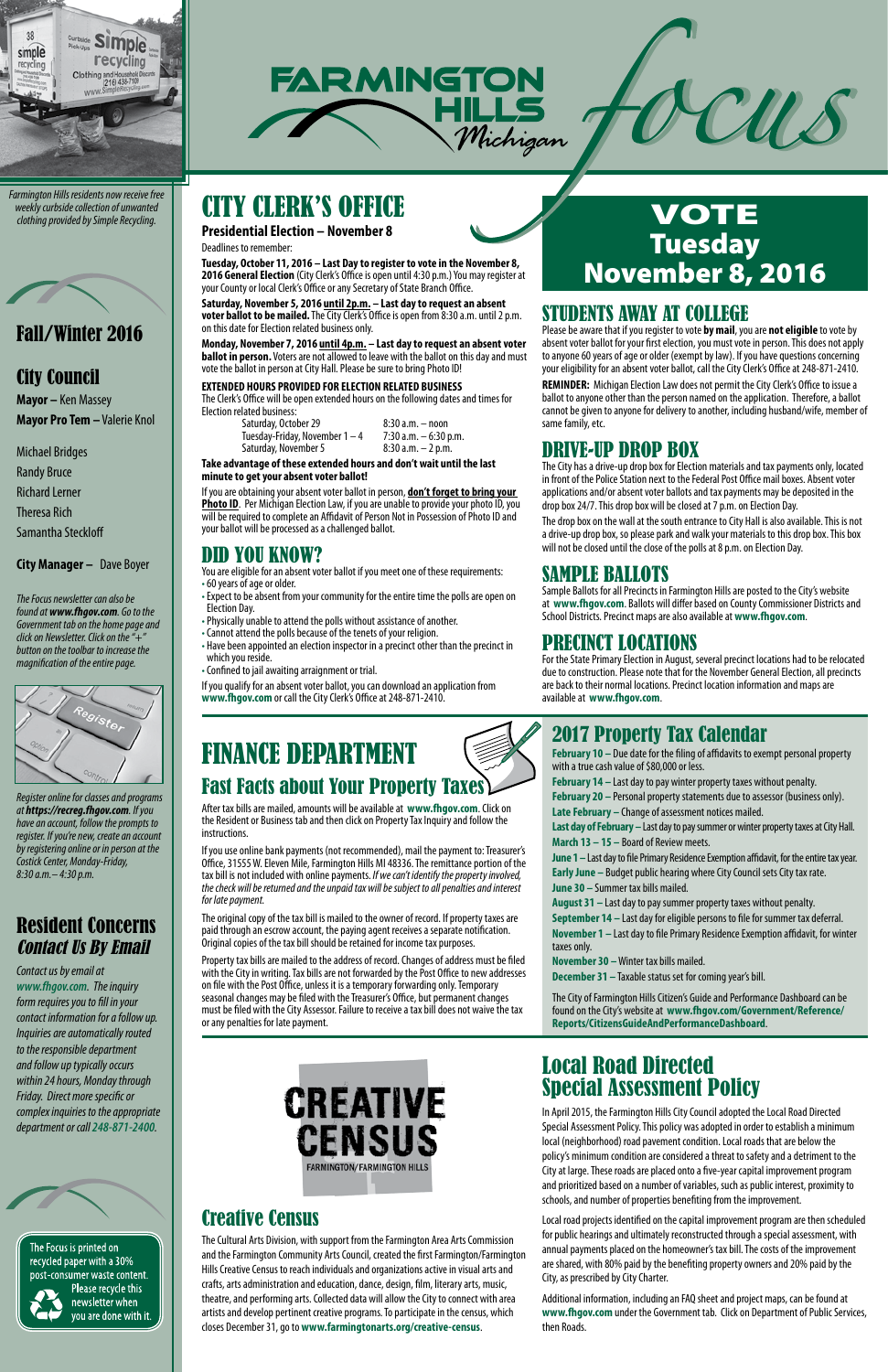## Heating Safety

- Keep anything that can burn at least three feet away from heating equipment, such as the furnace, fireplace, wood stove or portable space heaters.
- Have a three-foot "kid-free zone" around open fires and space heaters.
- Never use your oven to heat your home.
- Have a qualified professional install stationary space heating equipment, water heaters or central heating equipment according to local codes and manufacturers' instructions.
- Have heating equipment and chimneys cleaned and inspected every year by a qualified professional.
- Remember to turn portable heaters off when leaving the room or going to bed.
- Install and maintain carbon monoxide (CO) alarms to avoid the risk of CO poisoning.
- Always use the right kind of fuel, as specified by the manufacturer, for fuel-burning space heaters.
- Make sure the fireplace has a sturdy screen to stop sparks from flying into the room. Ashes should be cool before putting them into a metal container. Keep the container a safe distance away from your home.

### Open Burning

- Open burning (campfires, etc.) is only allowed when following specific guidelines on the site of a single family dwelling using an approved semi-enclosed device purchased from a local retailer.
- When choosing a location for your burn area, make sure it is at least eight feet away from any surfaces that could easily catch fire, such as wooden decks and patio furniture. Make sure the burn area is not underneath any electrical or utility service wires.
- Only seasoned firewood may be burned; at no time is the burning of yard waste allowed. Please consult Section 12-14 of the City municipal code for guidelines or call Fire Prevention at 248-871-2820 for clarification.

The Farmington Hills Fire Department can help make sure that your child is safely protected. Nationally-certified child safety seat technicians inspect all types of child car seats for proper installation and possible product recalls at monthly events held on designated Saturdays or Sundays by appointment only from 8 a.m. to noon at Fire Station #4 located at 28711 Drake Road. Car seat inspections are free, take about half an hour, and are open to the public. Participants do not have to be Farmington Hills residents. Watch for details about upcoming car seat safety inspection events at **www.fhgov.com**. *Fire Fighter/Paramedic Robin Chevrette* 



*inspects a car safety seat.*

## FIRE DEPARTMENT

## POLICE DEPARTMENT "Lock It or Lose It"

## PUBLIC SERVICES DEPARTMENT Wondering What Can Be Recycled?

After recording the lowest number of Larceny from Autos (LFA) in Farmington Hills' history two years ago, thefts from vehicles have become a common occurrence with nearby communities experiencing the same problem. Police officers have arrested several persons who call themselves "car hoppers" or "car surfers." They prowl neighborhoods while most are asleep, moving from one unlocked car to another, filling backpacks with purses, wallets, laptops, iPhones, and other valuables. The "Lock It or Lose It" campaign encourages residents to help reverse this trend. Lock your car, keep valuables out of sight, park near outdoor lights when possible, and report any suspicious persons and vehicles to the Police Department.

## Neighborhood Watch Meeting Highlights Police Training

A Neighborhood Watch Meeting will be held at the Costick Center, 28600 West Eleven Mile Road, on Thursday, November 3 at 7 p.m. Police Chief Chuck Nebus and Department officers will discuss how the Department trains officers to serve and protect our community. Residents will also have an opportunity to meet new Crime Prevention Technician Monica Kollar who coordinates the Neighborhood Watch program.

City residents have benefited from record low levels of crime in recent years. While crime rates have plunged, the number of Neighborhood

Watch groups has nearly doubled – there are currently 118 Farmington Hills Neighborhood Watch groups. Areas with active Neighborhood Watch associations generally experience fewer crimes and residents enjoy an added sense of security.

Neighbors watching out for one another are encouraged to call the police when they observe suspicious events and crimes. Superior policing, crime prevention programs, and community support help keep Farmington Hills one of Michigan's safest communities.

If you are interested in starting a Neighborhood Watch group, please call the Crime Prevention Section at 248-871-2750 or email **crimeprevention@fhgov.com**.



### Police Appreciate Community Support

Positive police and community relationships are necessary ingredients for a safe city, and are a Police Department top priority. Farmington Hills Police Officers are grateful for the strong public support and trust from local citizens. Your officers wish to say thank you for your support

and for the many ways residents, businesses, schools, and faith communities have expressed their appreciation for the police. Farmington Hills officers remain committed to the community and to the delivery of superior police services without prejudice or partiality.

The Police Department sends out NIXLE emergency notifications regarding certain crime occurrences, missing or endangered persons, and hazardous conditions. Sign up for free NIXLE text or email alerts at **www.nixle.com**.

## Car Seat Safety Inspections



Visit **rrrasoc.org** and use the recycling directory search bar to type in keywords and get recycling, composting, reuse or disposal instructions. The recycling directory is also available as a free mobile smartphone app; from your App Store or Google Play, search for "Recycling Authority."

## Curbside Clothing Recycling

Beginning in September, single family households in Farmington Hills became a part of the free Simple Recycling weekly curbside clothing recycling program. Residents can simply fill the green bags with unwanted clothing, textiles and other household items and set them out for collection on the same day as the weekly trash and recycling collection. Simple Recycling Inc. will collect the full green bags and leave replacement bags behind.

Once collected, the items are sorted and graded by condition. Top quality materials are sold to local thrift stores, while items deemed not resalable in the U.S. are exported as second-hand clothing. The remainder is recycled into rags, fiber for home insulation, carpet padding, and textile applications in the automotive industry.





## ECONOMIC DEVELO

## Recycle More and Recycle Right!

| <b>Please DO This:</b>                                                                                                                                                                                        | <b>It's Important Because:</b>                                                                                                                                                                                         |  |
|---------------------------------------------------------------------------------------------------------------------------------------------------------------------------------------------------------------|------------------------------------------------------------------------------------------------------------------------------------------------------------------------------------------------------------------------|--|
| NO plastic bags in recycling carts or in the<br>recycling drop-off containers. Recycle plastic<br>bags at local grocery and big box retailers. Look for<br>collection containers in lobbies or service areas. | Plastic bags wrap around the many moving gears<br>and parts of the sorting equipment, causing jams<br>that require shutting down the system and hours<br>of manual removal of the bags each day.                       |  |
| Place recyclables loose in your recycling cart or in<br>the recycling drop-off site containers.                                                                                                               | Recyclables placed in plastic bags are removed<br>from the sorting lines and thrown away. This is<br>done for the safety of employees.                                                                                 |  |
| NO foam products (Styrofoam).                                                                                                                                                                                 | Foam products are <b>NOT</b> recyclable with<br>RRRASOC's program.                                                                                                                                                     |  |
| Keep propane tanks and pressurized containers<br>such as oxygen tanks, helium tanks, and aerosol<br>cans that aren't empty, OUT of the recycling cart<br>and trash containers.                                | These containers are dangerous in the waste<br>stream because they can cause fires, explosions,<br>serious injury or death if put into compactor<br>trucks, recycling centers and other waste<br>management equipment. |  |
| When using a recycling cart, place the cart with<br>the "street side" imprint towards the street and<br>the hinge toward your house.                                                                          | This allows the cart and its contents to be easily<br>emptied into the recycling truck.                                                                                                                                |  |

*Officer Kevin Clark receives an appreciative hug from a young resident.*

The aim of the Economic Development Department is to help companies in Farmington Hills take advantage of growth opportunities and overcome obstacles. Help is available to find matching grants to expand international sales, to seek alternative lenders for help with property improvements, and to explore Brownfield programs that help buyers and investors assess and remediate properties. If you have a business in Farmington Hills or are thinking of locating here, call 248-871-2506 for assistance with capital, talent management, and more.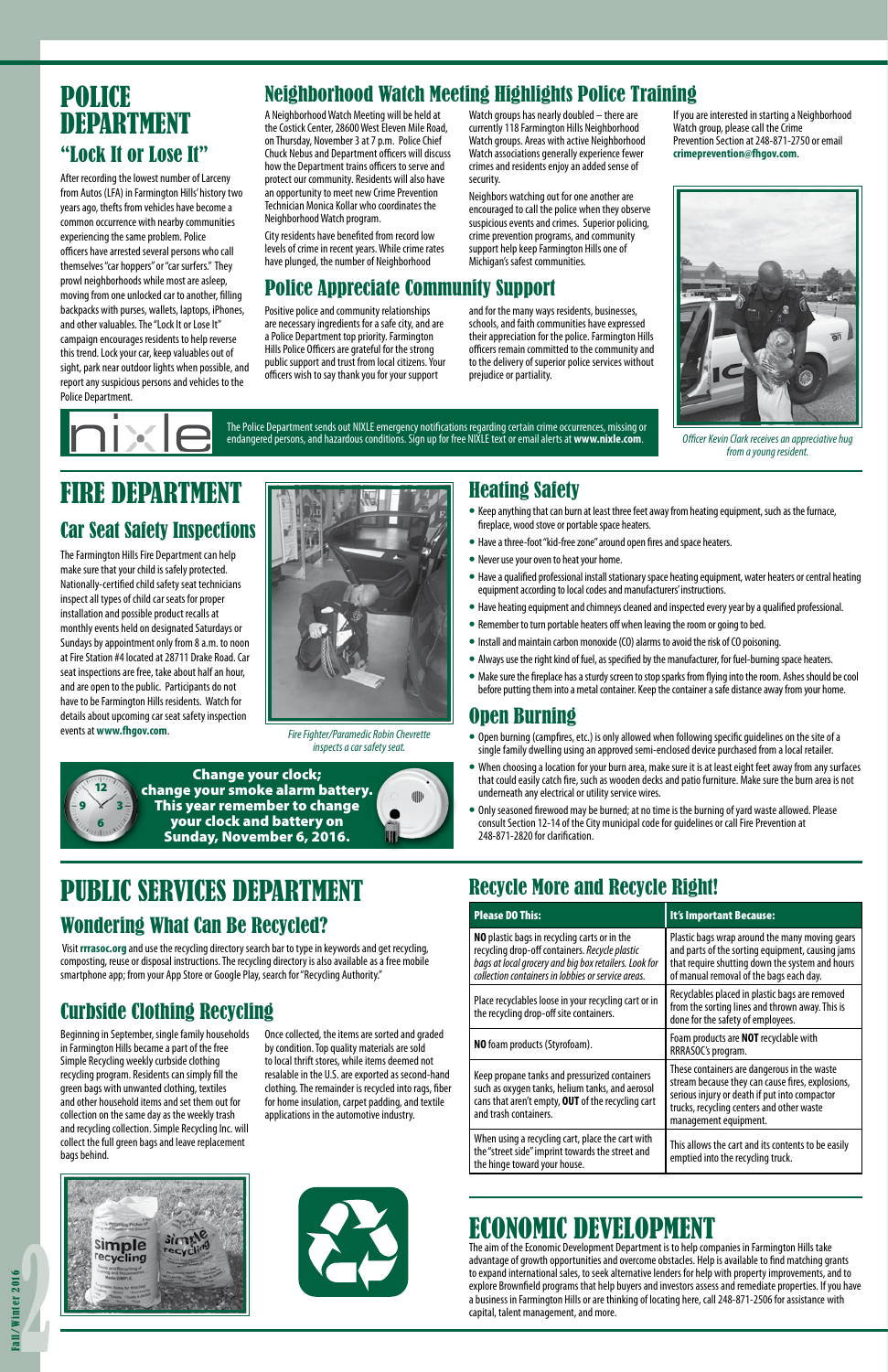## Winter Reminders

*Division of Public Works 248-871-2850*

## Snow Plowing Operations

Major roads and school bus routes receive the highest priority; they are plowed and salted following any accumulation of snow or ice. Local (subdivision) streets are plowed following accumulation of four inches or more of snow. The City rotates which neighborhoods are plowed first after each snow event.

### Snow Buildup at the End of Driveways

Snow plows are angled to the right for plowing from the center line of the street to the curb, making the deposit of snow at the end of driveways a byproduct of plowing operations. You may alleviate some of this accumulation if you clear the area to the right of your driveway before plow comes down your street. *The City is unable to return to clear this deposit at the end of driveways and is unable to prevent this from occurring at over 23,000 driveways city-wide.*



### Mailboxes

Curbside mailboxes may become blocked by plowed snow. The U.S. Post Office has a policy regarding access to mailboxes, which requires snow to be removed enough to allow mail trucks to drive up to the mailbox for delivery. This is the responsibility of the postal customer. During snow plowing operations, weak or damaged mailboxes are sometimes knocked down by the weight of snow thrown by snow plows. To ensure that your mailbox is sturdy enough to survive the winter season, it is a good idea to "shake your mailbox" before each winter to check if it needs to be repaired.

## Fire Hydrants

Removing snow around fire hydrants greatly assists the Fire Department. It is important that fire hydrants be visible and accessible at all times.

## Safety Reminders

In addition to driving defensively and carefully in inclement weather, please follow these important safety reminders:

- Discourage children from playing on snowbanks near the road.
- When following a snow plow truck, please stay a safe distance behind the truck.
- Snow should not be plowed or shoveled into the roadway.

## Salt/Sand Barrels

The City places 55-gallon drums filled with a salt/sand mixture at intersections and hills upon written request from homeowner groups. If your association is interested in having barrels placed within your subdivision, please send a letter with a clear description or sketch of the location, to the Division of Public Works, 27245 Halsted, Farmington Hills, Michigan, 48331. It is important to obtain the approval of the property owner adjacent to the selected location, given that spilled salt may burn the grass.

## Be a Good Neighbor

Many people require assistance after a snowstorm. The elderly and disabled often need help removing snow from their driveways. If you know of a neighbor that needs help, please give them a hand.

## PLANNING AND COMMUNITY DEVELOPMENT

## Home Repair Loans

The Housing Rehabilitation Program has home repair loans available for eligible homeowners. Funding for this program is provided by the U.S. Housing and Urban Development Office (HUD). Homeowners may be eligible for loans to replace roofs, windows, furnaces, septic fields or hot water tanks. To qualify, applicants must own and occupy a home in Farmington Hills and the family must meet Federal income guidelines. A family of four, for example, must have a gross income of less than \$54,150. For information, call 248-871-2543 or go to **www.fhgov.com** and click on the Government tab, then click on Planning and Community Development for details on the Housing Rehabilitation Program.

## PUBLIC SERVICES DEPARTMENT

### HOLIDAY GARBAGE/RECYCLING/YARD WASTE PICKUPS

**Thanksgiving –** No collection Thursday, November 24. Monday through Wednesday – regular collection. Thursday and Friday – collection delayed one day, with Friday's collection occurring on Saturday.

Please note: *The last yard waste pickup will occur the week of November 28*. Starting the week of December 5, yard waste will not be picked up until the program resumes in April 2017.

## **Georgetown University** Energy Prize

**Christmas Day and New Year's Day –**There will be no change for the current collection day since the holiday falls on a Sunday.

**Martin Luther King Day and Presidents' Day –** Collection takes place on the regularly scheduled day. City offices will be closed on Monday, January 16 and Monday, February 20.

## Watch Out For Poison Ivy During Fall Cleanups

Most people keep poison ivy in mind during summer, but there's a big risk of exposure during fall cleanups when cutting branches or raking leaves. Poison ivy can climb shrubs or trees and blend easily into other vegetation. Watch for leaves that turn red in the fall and roots that have a "hairy" appearance. Poison ivy contains an oily resin called urushiol, found in all parts of the plant. This oil can cause skin rashes and is easily spread on clothing, shoes, tools or pet fur. Repeated exposure can increase the body's reaction and some highly sensitive people may even require hospitalization.

Be extremely careful how you remove poison ivy. Do not ever burn any parts of the plant as the oils

will become airborne and can affect breathing passages and lungs. Put on protective clothing including long pants, long sleeve shirts, gloves, and closed toe shoes.

Do not put the plants in home compost or set out for municipal compost pickup; poison ivy plants should be bagged for trash pick-up. Additional information is available through the MSU Extension Service at **www.msue.msu.edu** or call Charmaine Kettler-Schmult in the Community Development Office at 248-871-2543.

## Zoning Division Fall/Winter Checklist

#### **Exterior**

- Repair blistering or peeling paint
- Repair and seal driveway
- Clean gutters and downspouts
- Caulk windows and weather strip doors
- Prune trees and shrubs
- Change summer screens to storm windows/doors and store screens inside

### **Yard and Garden**

- Drain hoses and shut off valves
- Close swimming pools and remove stagnant water
- Keep trash in cans with tight fitting lids, dispose of pet waste daily
- Remove piles of leaves, tree and garden debris
- Store ladders, lawn mowers, and tools inside to prevent damage and avoid harboring rodents
- Store firewood in racks at least 18 inches off the ground
- Remove any inoperative vehicles and store them inside



## Planning Office

Several large vacant or underutilized commercial and office spaces now have new tenants and owners, accompanied by capital reinvestment at these sites. Highlights include the 116,000 square foot office/research building located at Drake Road and I-696. Formerly occupied by the Dana Corporation, the building is now home to Sumitomo, an international high-tech research and development company. ZF TRW will be occupying an entire building in the Arboretum office complex nearby. The 100,000 square foot former Sam's Club building on Haggerty Road north of Grand River received façade, parking lot, and interior renovations and is now the new home of the Harley-Davidson superstore, dealership, and service center, with a craft brew pub and additional retail uses planned for the site in the future.

### Voluntary Water Shutoff

The City provides water shutoff service to residents on vacation or away for an extended period. For a \$150 fee, water service can be shut off at the stopbox (the valve used to access water service) and then turned back on upon request. This will save money and prevent costly repairs. If your water service is off for at least three months,

the normal quarterly minimum charge will be waived. Turning off water service will help prevent freezing of the internal plumbing and meter, which could cause significant water damage to your home. To schedule an appointment to shut off your water, call the Oakland County Water Resources Commissioner's Office at 248-858-1110.



Only three months left in the Greater Farmington Area Energy Prize Challenge. Do your part to help the community take home the \$5 million prize!

- Swap out five incandescent bulbs for LED bulbs and save \$75 annually, plus save time by not replacing bulbs as often.
- Install a smart thermostat and save an average of 10–12% on heating and 15% on cooling costs, plus Consumers Energy and DTE Energy are offering \$100 rebates.
- Schedule a home energy audit with Ecotelligent Homes or Blanket Insulation at a cost of only \$50 for all Farmington/ Farmington Hills residents.

Learn more at **www.sustainablefh.com** or check out **www.facebook.com/ GFAEnergyPrize**.